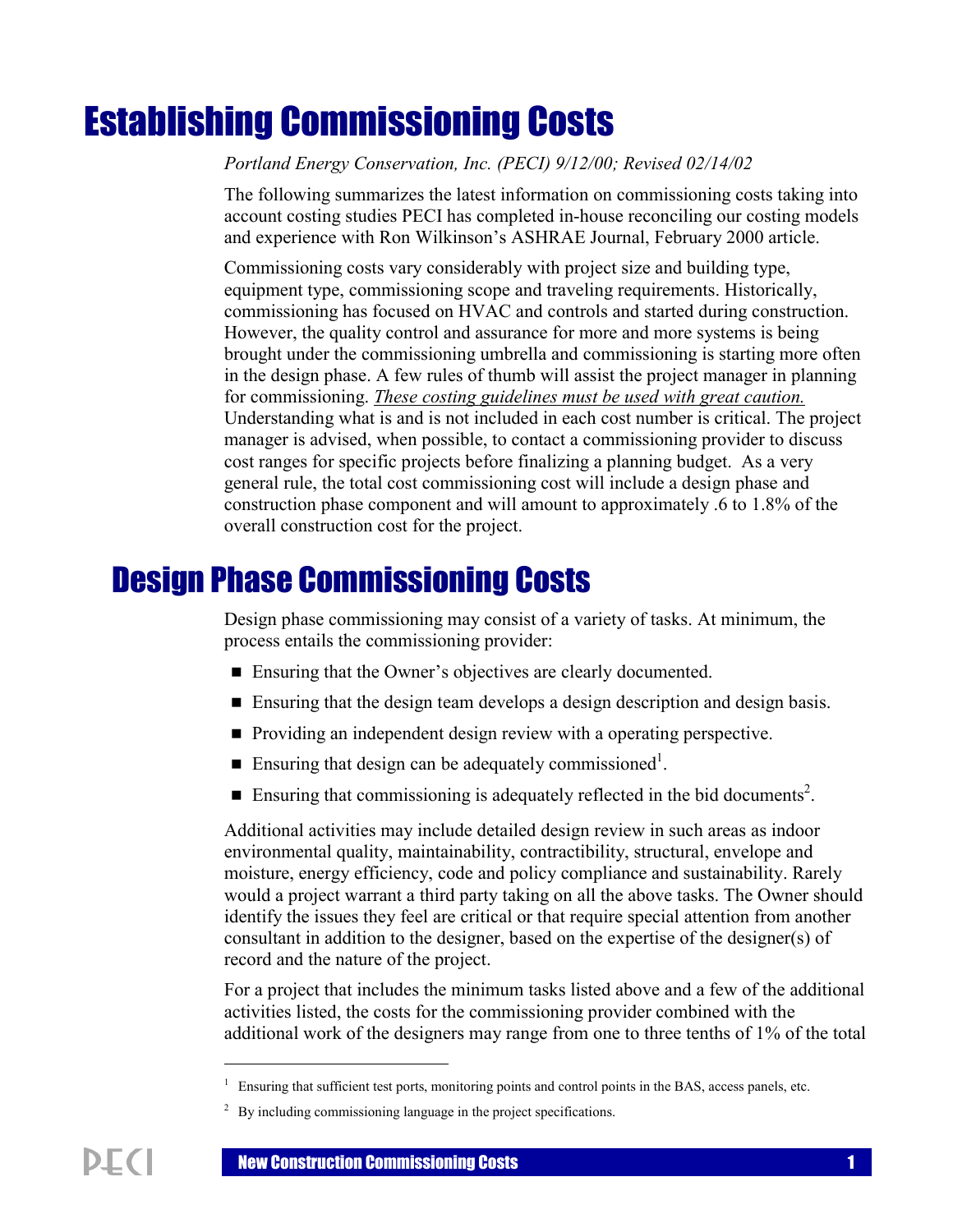construction cost for a typical office building. Buildings over 100,000 square feet will typically be near the bottom of the range and buildings less than 100,000 square feet in the top end of the range. More complex building types and larger scopes may cost considerably more. As a percentage, the commissioning provider's design phase costs will be roughly 75% of the total, and the designer's 25%.

## Construction Phase Commissioning Costs

The following numbers cover the commissioning agent's costs for the construction and warranty phases, including submittal review, construction checklist development, construction observation, writing, overseeing and documenting functional tests (initial and seasonal), verifying that staff training and O&M manuals are per specification and conducting a near-warranty-end review. Commissioning of the HVAC system includes all systems, including fire, life, safety and controls. Commissioning of the electrical system includes lighting controls, emergency power and limited connection and grounding checks. It does not include infrared scanning, power quality, switchgear, transformer, or low voltage system testing. Complex systems and critical applications will have higher costs.

#### Table 1: Construction Phase Commissioning Costs

| <b>Commissioned System</b>                                                                      | <b>Commissioning Cost</b>                  |
|-------------------------------------------------------------------------------------------------|--------------------------------------------|
| HVAC and controls                                                                               | $2.0\%$ to 3.0% of total mechanical cost   |
| Electrical system                                                                               | $1.0\%$ to 2.0% of total electrical cost   |
| HVAC, controls and electrical                                                                   | $0.5\%$ to 1.5% of total construction cost |
| Source for the first two line items: Ron Wilkinson, ASHRAE Journal, Eeb, 2000, Third line: PECI |                                            |

Source for the first two line items: Ron Wilkinson, ASHRAE Journal, Feb. 2000. Third line: PECI,

The above costs cover only the commissioning agent's fees. There are also costs to the contractor, the designers and Owner staff for their part in the commissioning process. The costs for the contractor attending meetings, documenting the construction checklists and assisting with testing will roughly equal 10% to 25% of the commissioning agent's costs. However, in the larger picture, the savings to the contractor in callback costs and holding of final payment retention may exceed the first costs, resulting in little if any net commissioning cost to the contractor. The designer's costs for construction phase commissioning is fairly insignificant when their scope is limited to review of the commissioning plan and a few meetings.

The project manager should realize that the savings to them in reduced change orders (if commissioning starts during design), smoother turnover and less troubleshooting time during the first year will often offset the cost of the commissioning agent. Increased energy efficiency also reduces the net cost of commissioning, not to mention the value of more satisfied tenants and reduced indoor air quality liability.

Estimating by floor area is another method often used for rough estimates. The costs in Figure 1 include the cost of the commissioning agent from early construction through warranty for HVAC and controls, including lighting, but do not include low voltage, electrical grounding, infrared scanning, power quality, switchgear and transformer testing. Tasks include submittal review, construction checklist development, construction observation, writing, overseeing and documenting

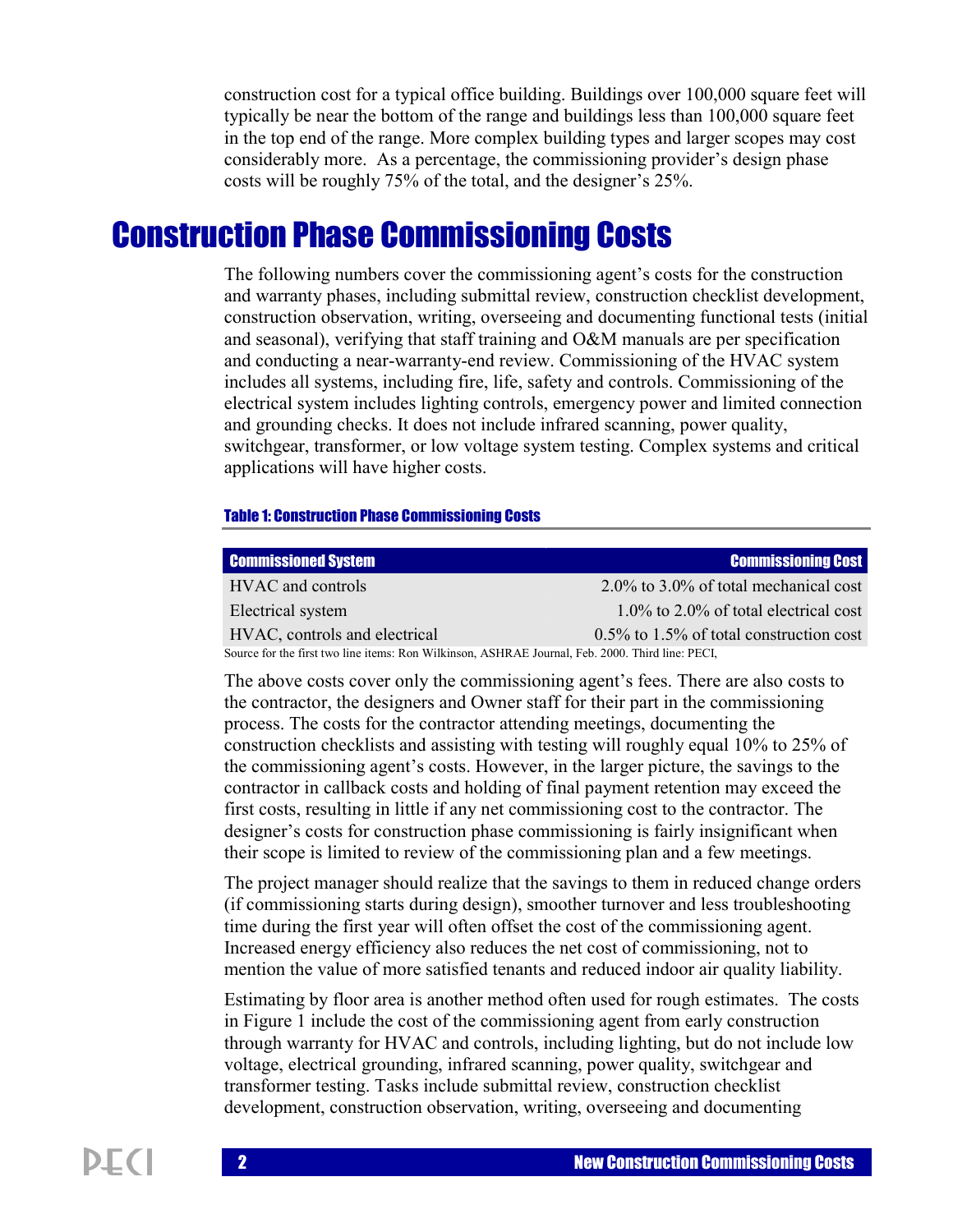functional tests and reviewing staff training and O&M manuals. These costs are averages and can vary considerably, since the number of pieces of equipment and commissioning rigor vary. Note that these curves become very steep as they approach the Y axis. In pure theory, the \$ per square foot for a 0 square foot building should be infinity. Experience on some projects indicates that a small, 10,000 square foot building with complex systems and LEED requirements could have legitimate costs in the \$4 per square foot range (the specialty curve). That same building with simple systems or without LEED could run in the \$2 per square foot range (the simple curve). The reasons for this will be discussed in greater detail later in this document.



Estimates of Construction Phase Commissioning Costs (Costs for the commissioning authority in new construction, per sqare foot)

#### Figure 1 - Commissioning Costs in Terms of Dollars per Square Foot

Simple = office buildings, classrooms, packaged equipment and controls; common systems, fewer pieces of equipment. Moderate = more complex office, classroom with some labs, building automation, more control strategies, fewer packaged equipment; more systems (fire, emergency power, etc.).

Complex = Moderate plus most of floor area in complex systems (hospitals, labs, operating rooms, clean rooms, fume hoods or other non-HVAC systems are commissioned such as electrical quality, transformers, security, communications, etc. Traveling requirements and high cost of living locations increase costs.

Specialty = Very complex facilities like prisons. (Doesn't include security systems commissioning costs).

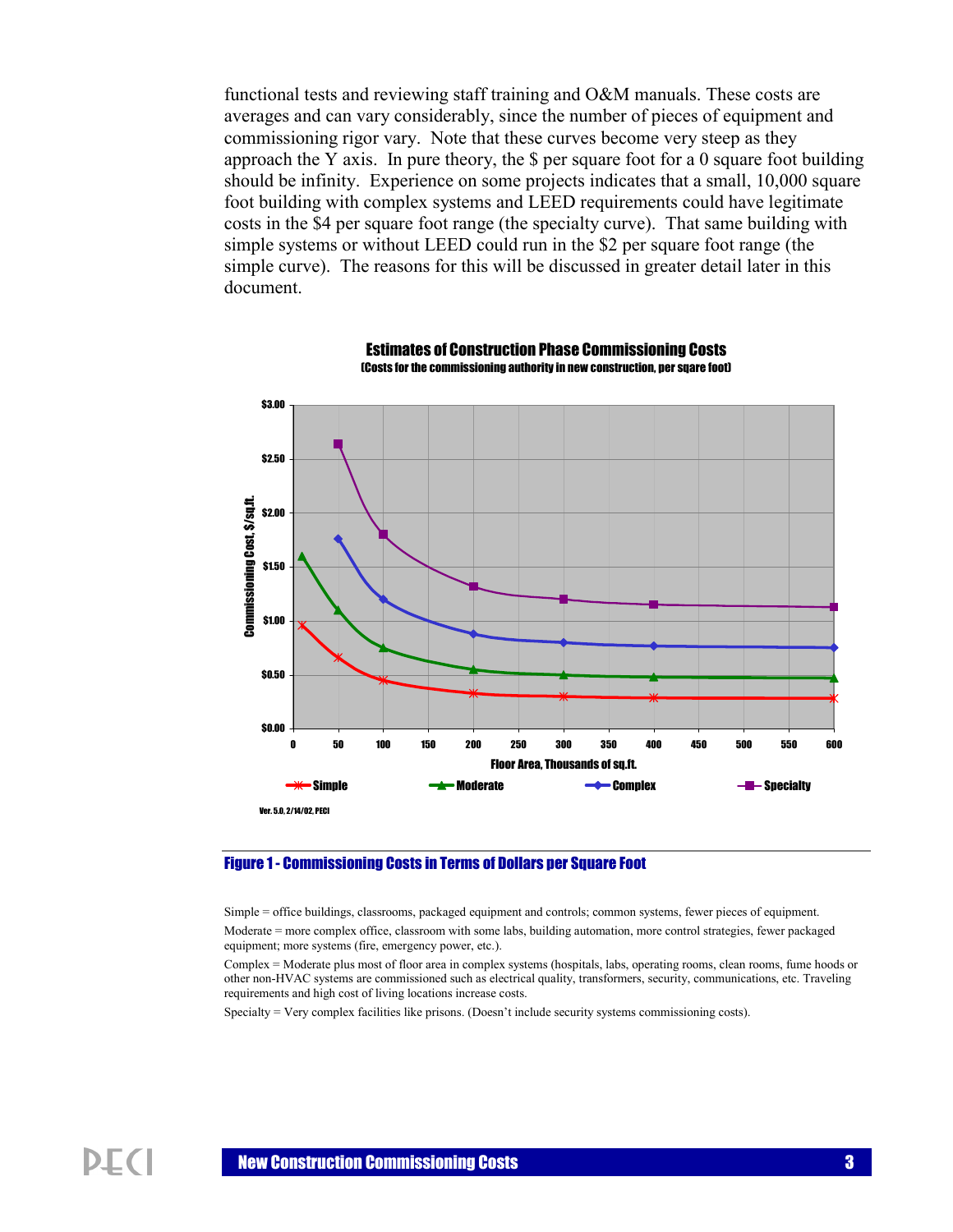## Things That Can Break the Rules

The preceding paragraphs provide a reasonable guideline for establishing project budgets or spot-checking commissioning costs. However, there are situations under which the preceding rules simply will not hold resulting in commissioning costs that are significantly higher than would be projected based on the preceding information. Thus, the rules should be used with caution. Some items to consider are discussed in the following paragraphs.

### Duration of Construction

The duration of the project construction process can often have a significant impact on the commissioning costs for a project. Even if the current project phase does not require a significant involvement on the part of the commissioning agent, there will still be phone calls, miscellaneous consultations and other project related business to attend to. For a long construction cycle, this can really add up. One hour a week adds up to 52 man-hours in the course of a year. Many times, this cost is covered by the commissioning agent's overhead, built into their fee, or by a contingency carried in the budget. For a project with a long construction window, but fairly simple systems, the man-hours associated with this can begin to skew the commissioning costs well outside what the rules of thumb would have anticipated.

### Project Meeting Requirements

The modern construction process often can involve a significant number of meetings. During the design phase, regular coordination meetings among the members of the design team are quite common. During the bidding phase of the project, there will typically be at least one pre-bid meeting and walk through; sometimes, there can be more than one for a complex project or if an addendum makes a significant change to the bidding documents. The construction process itself is often initiated with a preconstruction meeting followed by regular (often weekly) construction coordination meetings. If the project requires coordination drawings, then there will be a series of meetings dedicated to them in addition to the regular construction meetings. The requirements of the commissioning specifications or contract and the needs of the project and/or the commissioning agent may obligate the commissioning agent to attend some or all of these meetings, As a result, there will be a fixed cost associated with the project that can have much more to do with the length of the construction cycle than the systems to be commissioned.

Even if the project is located near the commissioning agent's office, the need to attend a meeting at the site or at another office can very easily require 2 to 4 hours per meeting when travel time is considered. Construction delays can aggravate the cost associated with this. Even if the commissioning agent is not bound by contract to attend these meetings, the needs of the project or even the success of the commissioning process itself can snowball into a frequent need to meet. If the project is not going well with a lot of problems and lack of cooperation from the contractors, then circumstances may force the commissioning agent to attend the regular construction meetings simply to remain in control of the process and resolve

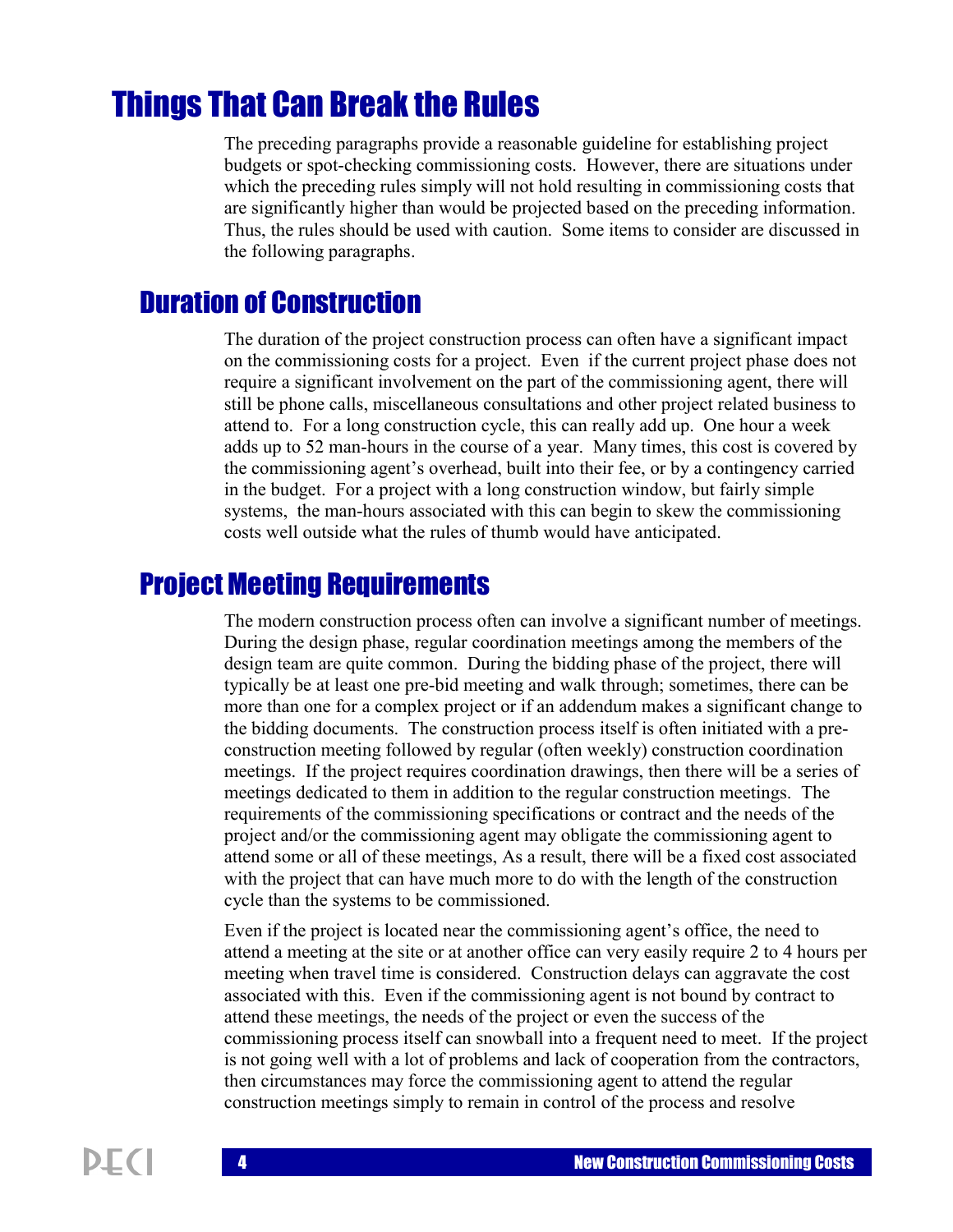conflicts. It is also possible for a successful commissioning process to mushroom into more meetings than anticipated as construction team members become excited and enthusiastically embrace the process and seek advice and input from the commissioning agent. Budgeting for this can often be difficult, and the commissioning agent always will be at risk to some extent in this regard. However, taking the following steps can minimize the inherent risks.

- 1 Gain a clear understanding of the anticipated duration of construction prior to finalizing the commissioning proposal. If the commissioning RFQ, specifications, or contract will mandate your attendance at regular meetings, be sure you understand how many meetings this will entail over the course of the project.
- **2** Clearly indicate in your proposal what you anticipate your involvement in meetings during the construction/commissioning process will be. You may even want to specifically state the number of meetings you will attend or which meetings you have included in your proposal and which are an added cost if your attendance is required.
- 3 Consider making meeting attendance costs a separate, reimbursable expense. (Meetings that are fundamental to the commissioning process, like the scoping meeting, should be included in the base proposal if this approach is taken.)
- 4 Coordinate and combine meeting attendance with other project commissioning requirements like site inspections or testing.

#### Site Inspection and Testing Requirements

The considerations listed previously for meetings can also apply to the need to perform site inspections during the construction process. Contractual obligations, duration of construction, and construction delays can all make the costs associated with this requirement disproportionate to the building size or the complexity of its systems.

Even a fairly simple building with packaged equipment can take 6 to 12 months to construct. If the commissioning agent is obligated to perform regular site inspections with follow-up reports for the duration of the construction process, then the costs for this process can match or exceed the costs associated with the actual start-up and testing of the systems in the building, skewing the commissioning costs significantly from what the rules of thumb would lead one to expect.

Quality control issues for buildings with complex and/or exotic systems in them may also require frequent site inspections by the commissioning agent if IAQ and efficiency issues are to be adequately addressed, even if the visits are not specifically called out by the contract documents. For instance, the pressure losses associated with duct and piping systems are as much a function of proper fabrication in the field as they are of design and detailing on the drawings. The identification and resolution of poor fabrications and misinterpretations of the design documents that can adversely impact performance must be accomplished early in the fabrication process to minimize delays and cost. And, they must be identified before the assembly is covered up by other building elements. Similarly, more exotic system configurations,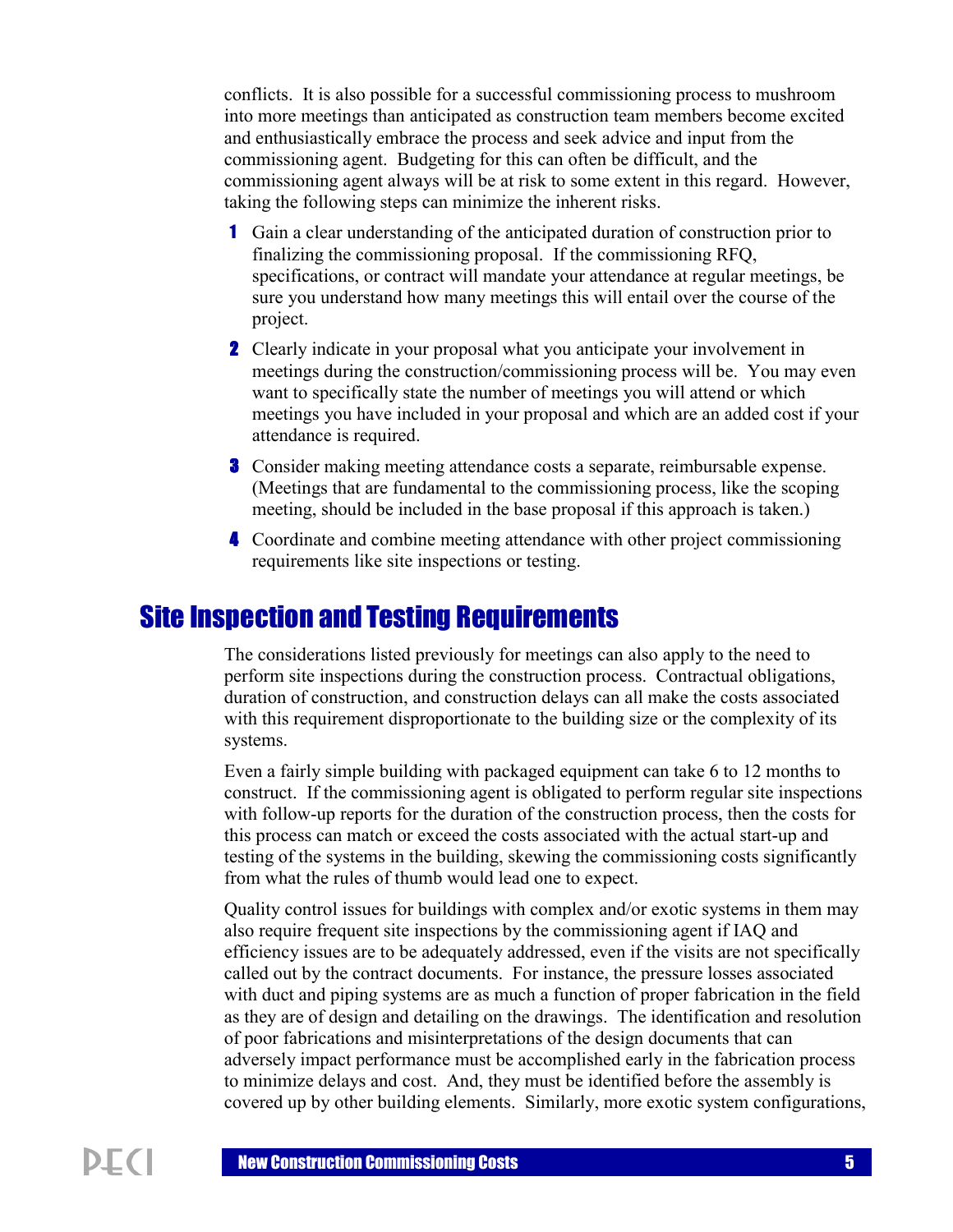like under floor distribution systems, will often require nearly constant attention from a quality control focused individual to ensure that they are fabricated in an air-tight manner and kept clean to prevent IAQ problems down the road. These efforts will require frequent inspection and diligence from someone on the construction quality control team. Often this person is the commissioning agent either by contractual obligation or simply to protect his or her own interests and avoid more difficult, ripple effect commissioning problems down the road.

### System Complexity

Complex systems and/or systems with a large number of zones of control will have much higher commissioning costs than less sophisticated packaged approaches. This is partially because the more complex systems will imply the need for more frequent site inspections and more coordination meetings. But it is also true because the more complex systems require more review and coordination during design to assure that they are properly implemented and more sophisticated functional testing during startup and commissioning to assure that performance of the integrated systems with each other and the building and its environment meet the design intent. Large buildings, by their nature, tend to require that more sophisticated and customized systems be employed to achieve the desired levels of performance and efficiency. Small buildings often cannot justify complex system solutions and thus, tend to be served by more standardized, packaged arrangements. Thus, the rules of thumb when applied to commissioning large buildings tend to reflect the costs more accurately than they do when applied to small buildings that employ complex systems.

Zone counts can also increase commissioning costs, especially if the zone density is high relative to the building square footage. This is because each zone represents equipment that must be checked out and tested by the commissioning process. It also represents a higher level of risk for the commissioning agent since installation problems are often repeated in each zone via standard details, copied programs, and the repetitive nature of the process used to fabricate and install the zone equipment. An improper wiring detail for a zone thermostat on the drawings can quickly become 200-300 field problems (one per zone) if it is not caught and corrected before installation. It is not uncommon for the commissioning process to uncover this type of problem. As a result, the commissioning agent is faced with resolving and verifying every occurrence of the problem. Thus, the costs to commission a building with a high zone density may be higher than would be expected based on the rules of thumb.

#### LEED Requirements

As interest in sustainability and efficiency grows, many new projects are being constructed to meet the requirements of the U.S. Green Building Councils LEED program. Commissioning is a fundamental perquisite required to achieve a LEED rating. The LEED Reference Guide outlines the specific requirements associated with this, but in general, the fundamental commissioning process must include:

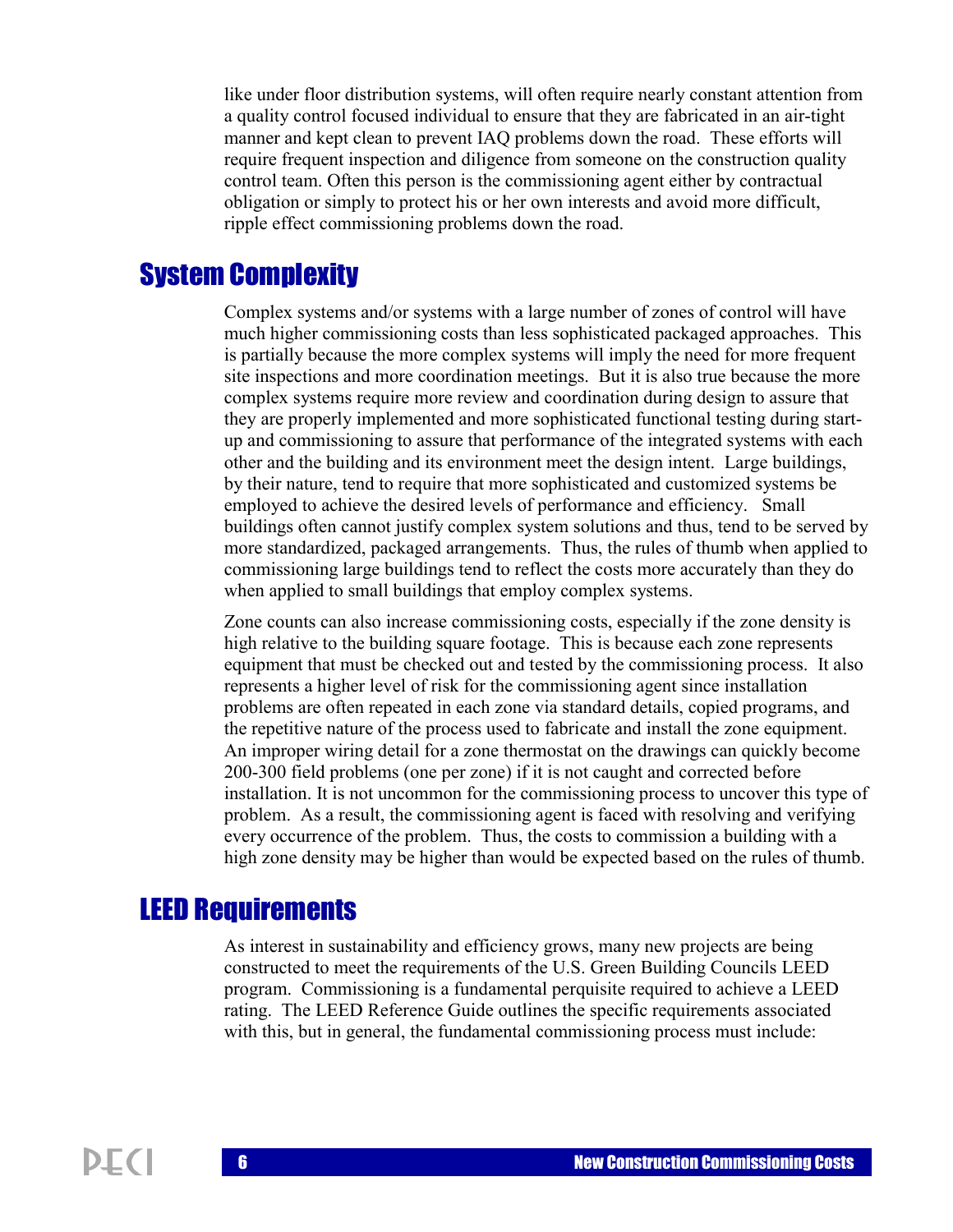- 1 Engage a commissioning agent.
- 2 Develop design intent and basis of design documentation (required even if started after design).
- 3 Incorporate clear and complete commissioning requirements ideally in the construction specifications or through explicit change order.
- **4** Develop and utilize a commissioning plan.
- 5 Verify installation, functional performance, training and documentation.
- **6** Complete a commissioning report.

Even though these steps are part of any good commissioning process, the need to document these steps for LEED purposes and coordinate with other members of the LEED team may add costs to the commissioning work that would not be anticipated based on the rules of thumb. In addition, a specific LEED requirement for item 5 is that the functional testing of the heating and cooling systems occurs during the heating and cooling seasons respectively. While this is desirable, it is not considered mandatory for a non-LEED commissioning process, and thus, this aspect of the LEED process may also represent additional commissioning costs.

Recent experience on LEED projects has revealed that many Owners and construction project managers assume that the LEED process and the commissioning process are one in the same, and thus assume that the commissioning agent is handling any and all LEED requirements and coordination. This may or may not be true depending on the commissioning agent's understanding of his contractual obligations. Just because LEED may be interpreted to require that all LEED features be commissioned doesn't mean that the person commissioning them can or will handle all LEED related design and coordination issues. A successful LEED project requires involvement and participation by all members of the project design and construction team. Having a designated LEED coordinator is certainly a desirable step in ensuring that the LEED goals are met. However, such coordination is above and beyond the scope of the prerequisite commissioning associated with a LEED project. While the commissioning agent is a likely candidate for performing this coordination, it should not be assumed that they will be providing this coordination simply because they have been engaged to perform the commissioning work for the project. Similarly, a commissioning agent who is contracting for work on a LEED project should be sure to identify exactly what his or her obligations are in light of the LEED requirements. If LEED coordination is to be included in the commissioning scope of work, then there will be added costs to the commissioning contract that will be above and beyond those that might be arrived at by using the rules of thumb.

Another interesting aspect of LEED projects is that in an effort to obtain LEED points for efficiency and innovation, the design team often employs exotic and less proven approaches and technologies for the system associated with the building. LEED buildings often employ systems that use renewable energy sources such as solar power or wind power and low energy HVAC systems and cycles like natural ventilation or evaporative cooling systems. Using rainwater recovery systems, gray water systems, and composting toilets can conserve other resources and these approaches are often included too. All of these technologies can make a significant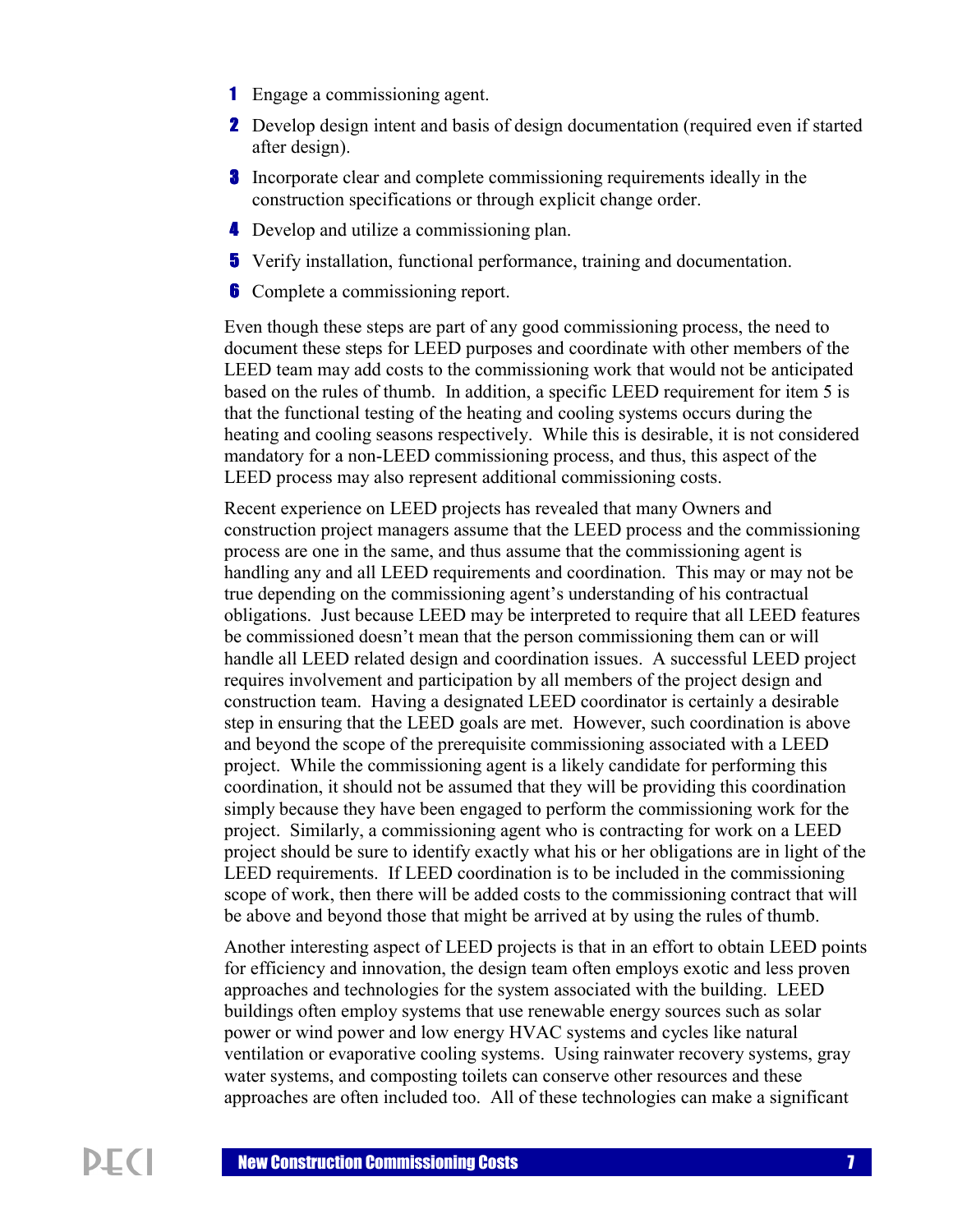contribution to the sustainability of the project and the number of LEED credit points achieved, but they also add complexity to the commissioning process since the technologies are currently less proven and less understood by the people implementing them. When all of these factors are combined into the systems serving a small building, the "per square foot" commissioning costs can be significantly above what the rules of thumb would predict.

In addition to requiring commissioning as a prerequisite, a LEED credit point can be obtained for "extra commissioning". Again, the LEED Reference Guide goes into detail regarding exactly what is necessary for achieving this credit, but in general, the following items are required.

- 1 Complete a design review by a qualified party other than the designer, and preferably by the commissioning agent.
- **2** Complete a construction documents review by a qualified party other than the designer.
- 3 Complete a focused review of submittals (shop drawings, cut sheets, etc.)
- **4** Develop a Systems and Energy Management Manual or Recommissioning Manual.
- 5 Have a contract in place for a near-warranty end or post occupancy review.

While these items are all valuable and highly desirable from a commissioning and operations standpoint, the effort required on the part of the commissioning agent to provide them can be significant, especially with regard to developing the Systems and Energy Management Manual. This effort will have more to do with the number of systems and their complexity than the size of the building. The effort required to develop a manual for a small building with complex, customized systems will be nearly identical to that required for a large building with identical system types. Thus, the actual costs to provide these features on a small building with complex systems might be significantly higher than the rules of thumb would indicate.

## Handling Commissioning Costs

Many Owners and Facilities Engineers find that while they are interested in the benefits associated with the commissioning process and have a gut level understanding of the benefits, they lack the more concrete information often required to sell commissioning to management and accounting personnel involved with funding their project. A detailed discussion of the this topic is beyond the scope of this paper, however, historical data and past experience can often be used to develop specific information in the following areas:

**Improved Efficiency:** Generally, this is one of the easiest areas to substantiate. There is quite a bit of public domain information available that documents commissioning savings in both new construction and retrocommissioning. Some of the information is in the form of case studies, but some of it is more general in nature and related to building types and functions. One good source for this type of data is the PECI website located at www.peci.org. In addition, if an Owner has

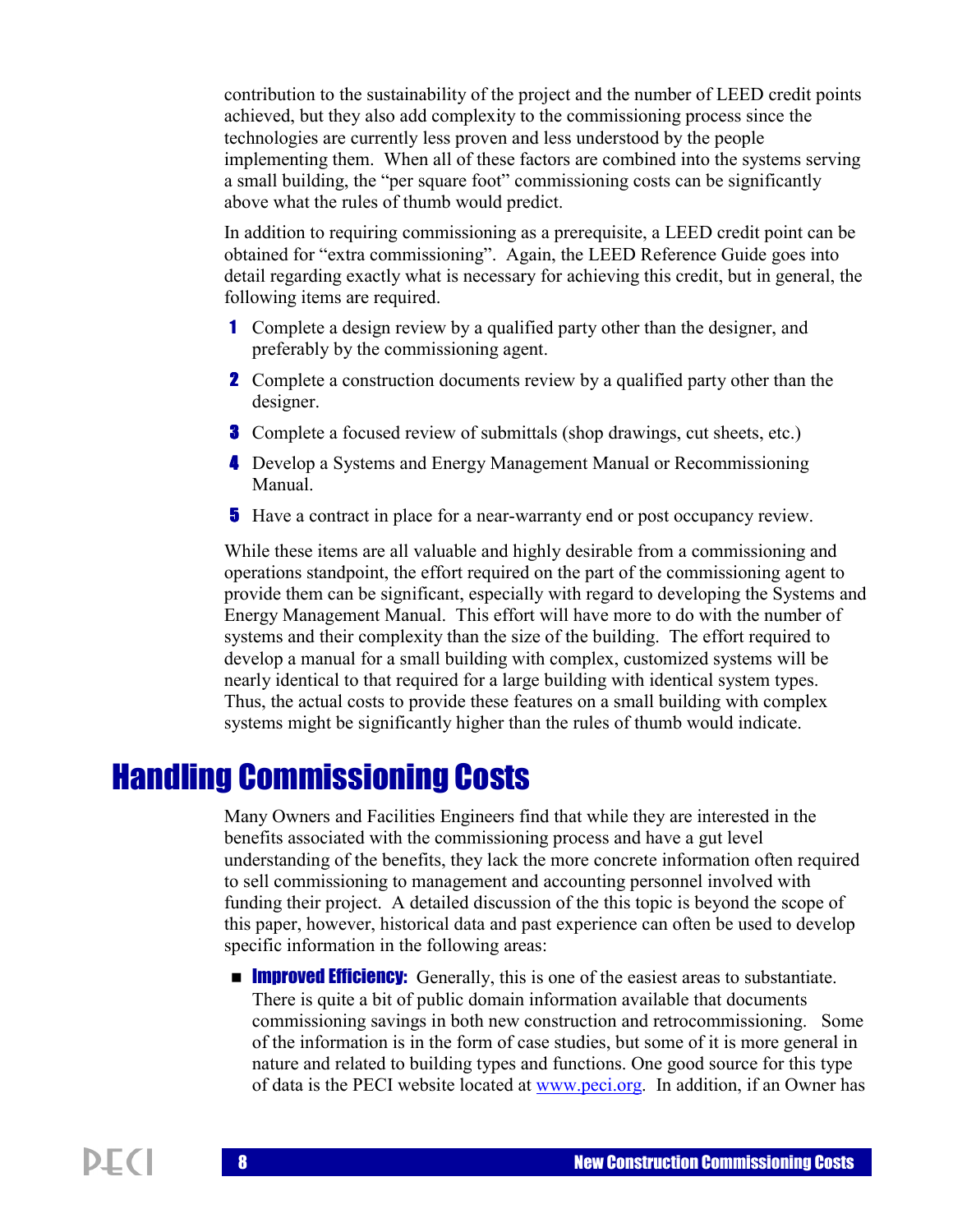gone through a commissioning process previously, then the information from that project can often be extrapolated to reflect the new project.

- **Reduced Change Orders**: One of the more commonly acknowledged benefits of commissioning (especially design phase commissioning) is that the process will reduce the number of change-orders encountered in a typical construction cycle. Many Owners and facilities managers have access to the cost records of past projects and can extract the savings potential in this category from this historical data. When using this data, it is important to base the estimate only on change orders that would have been impacted or eliminated by the commissioning process. For instance, the costs associated with an Owner initiated change order that added tenant finishes in an area shown as unfinished space on the contract documents should not be included as costs that could be avoided via a good commissioning process.
- **Improved Maintainability:** Many commissioning related improvements simply make the systems and equipment in a building easier to service and maintain. A design phase commissioning finding that makes an equipment room easily accessible for equipment replacement can easily save tens of thousands of dollars any time the machinery in the room undergoes a major repair or replacement. Typically, this will happen at least once in the building's life cycle if not two or three times. Informal discussions with a friendly contractor over lunch can often provide an Owner or Facility Manager with useful insights into these costs based on real world experiences.

Improvements that make routine and maintenance and service easier will also add up to significant savings over the life of a building. Often, the Owner's own maintenance staff is the best source of information in this regard. There are also estimating guides such as *R.S. Means Cost Planning and Estimating for Facilities Maintenance* available which can provide a more standardized perspective on this problem.

**Improved Occupant Comfort And Productivity:** There is growing evidence to show that improved occupant comfort translated directly to improved productivity. Improved productivity translates directly to an improved bottom line for most business. Even a 1 or 2% improvement in worker productivity can significantly boost a company's bottom line. Some information on this topic can be found in *Commissioning for Better Buildings in Oregon* available at the Oregon Office of Energy website at www.cbs.state.or.us/external/ooe. Additional research in this area is ongoing and new and updated information will more than likely be found in a search of the internet.

Commissioning related savings typically extend beyond the construction budget and will show up year after year as reduced operating and maintenance costs. Thus, it is important to show the savings in these terms. Presenting annual savings in terms of present worth or future value is often a real attention getter when dealing with financial professionals.

It is also important to realize that simply documenting or improving on a process that is already in place in an Owner's facility or organization may provide some of the commissioning benefits with little if any additional direct cost. For instance: